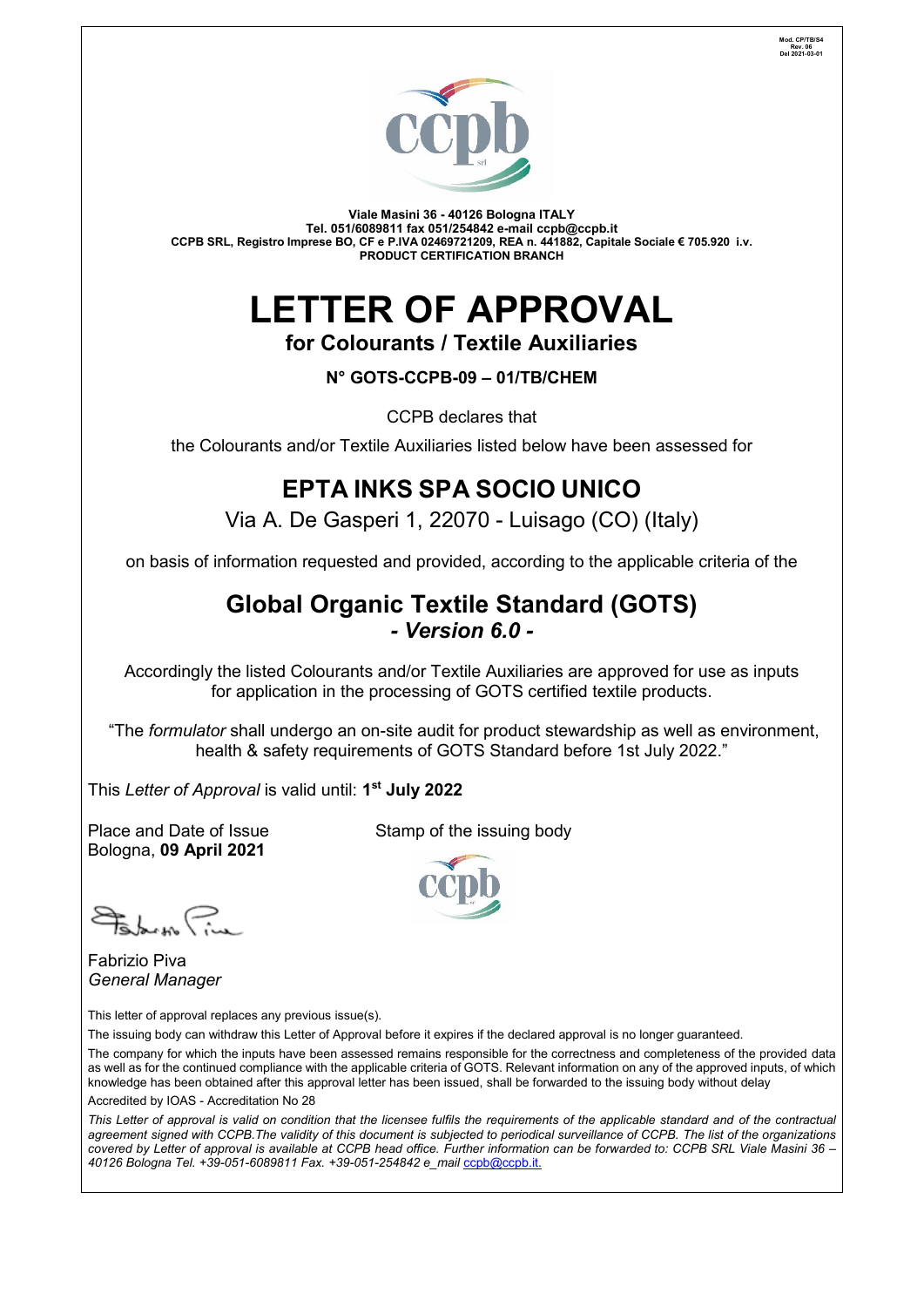

**Viale Masini 36 - 40126 Bologna ITALY Tel. 051/6089811 fax 051/254842 e-mail [ccpb@ccpb.it](mailto:ccpb@ccpb.it) CCPB SRL, Registro Imprese BO, CF e P.IVA 02469721209, REA n. 441882, Capitale Sociale € 705.920 i.v. PRODUCT CERTIFICATION BRANCH**

# Approval letter no. **GOTS-CCPB-09 - 01/TB/CHEM**  for **EPTA INKS SPA SOCIO UNICO**

#### **Colourants (Dyestuffs, Pigments and Inks)**

| <b>Serial</b><br>No. | <b>Trade Name of Input</b>               | Type /<br><b>Utilisation</b> | Date of<br><b>Approval</b> | Date of<br><b>MSDS</b> | Comments /<br><b>Restrictions</b> |
|----------------------|------------------------------------------|------------------------------|----------------------------|------------------------|-----------------------------------|
| 1.                   | <b>AQUA BIANCO</b>                       | Ink for printing             | 09/04/2021                 | 15/03/2021             | NO.                               |
| 2.                   | <b>AQUA BLACK</b>                        | Ink for printing             | 09/04/2021                 | 17/02/2021             | <b>NO</b>                         |
| 3.                   | <b>AQUA FLASH WHITE</b>                  | Ink for printing             | 09/04/2021                 | 15/03/2021             | NO.                               |
| 4.                   | <b>AQUA PUFF</b>                         | Ink for printing             | 09/04/2021                 | 17/02/2021             | NO.                               |
| 5.                   | <b>AQUA TRASPARENTE</b>                  | Ink for printing             | 09/04/2021                 | 17/02/2021             | <b>NO</b>                         |
| 6.                   | ECOTEX AMC BLACK                         | pigment for printing         | 09/04/2021                 | 17/02/2021             | NO.                               |
| 7.                   | ECOTEX AMC BLUE                          | pigment for printing         | 09/04/2021                 | 18/02/2021             | 0,46% Cu                          |
| 8.                   | ECOTEX AMC GREEN                         | pigment for printing         | 09/04/2021                 | 18/02/2021             | 0,29% Cu                          |
| 9.                   | ECOTEX AMC PURPLE                        | pigment for printing         | 09/04/2021                 | 23/03/2021             | NO.                               |
| 10.                  | ECOTEX AMC RUBINE                        | pigment for printing         | 09/04/2021                 | 18/02/2021             | <b>NO</b>                         |
| 11.                  | <b>ECOTEX AMC WHITE</b>                  | pigment for printing         | 09/04/2021                 | 23/03/2021             | NO.                               |
| 12.                  | ECOTEX P BLU BC                          | pigment for printing         | 09/04/2021                 | 23/03/2021             | 3,67% Cu                          |
| 13.                  | ECOTEX P BLU NAVY BG                     | pigment for printing         | 09/04/2021                 | 20/11/2020             | 3,63% Cu<br>0,36% permanent AOX   |
| 14.                  | ECOTEX P ROSA BL                         | pigment for printing         | 09/04/2021                 | 23/03/2021             | <b>NO</b>                         |
| 15.                  | ECOTEX P TURCHESE BV                     | pigment for printing         | 09/04/2021                 | 23/03/2021             | 2,81% Cu<br>0,21 % permanent AOX  |
| 16.                  | ECOTEX P VIOLA V                         | pigment for printing         | 09/04/2021                 | 21/11/2020             | <b>NO</b>                         |
| 17.                  | MNK 22 PASTA BASE S                      | Ink for printing             | 09/04/2021                 | 21/11/2020             | NO.                               |
| 18.                  | MNK BIO BASE                             | Ink for printing             | 09/04/2021                 | 18/02/2021             | NO.                               |
| 19.                  | MNK BIO BINDER                           | Ink for printing             | 09/04/2021                 | 18/02/2021             | NO.                               |
| 20.                  | MNK BIO WHITE                            | Ink for printing             | 09/04/2021                 | 18/02/2021             | NO.                               |
| 21.                  | NO DRY BIANCO WATER<br><b>BASE C</b>     | Ink for printing             | 09/04/2021                 | 24/11/2020,            | <b>NO</b>                         |
| 22.                  | NO DRY LACCA<br><b>COPRENTE</b>          | Ink for printing             | 09/04/2021                 | 24/11/2020,            | <b>NO</b>                         |
| 23.                  | NO DRY LTP BRIGHT<br>BASE                | Ink for printing             | 09/04/2021                 | 24/11/2020,            | NO.                               |
| 24.                  | NO DRY LTP BRIGHT<br><b>WHITE</b>        | Ink for printing             | 09/04/2021                 | 24/11/2020             | NO.                               |
| 25.                  | NO DRY TRASP WATER<br><b>BASE C</b>      | Ink for printing             | 09/04/2021                 | 24/11/2020             | <b>NO</b>                         |
| 26.                  | <b>TEXILAC APS</b><br><b>TRASPARENTE</b> | Ink for printing             | 09/04/2021                 | 18/02/2021             | <b>NO</b>                         |

This electronically issued document is the valid original version. This electronic document is issued by CCPB Srl and digitally signed. The validity is guaranteed by the digital signature. Any subsequent change invalidate the document. GOTS Letter of Approval for EPTA INKS SPA SOCIO UNICO, Page 2 of 5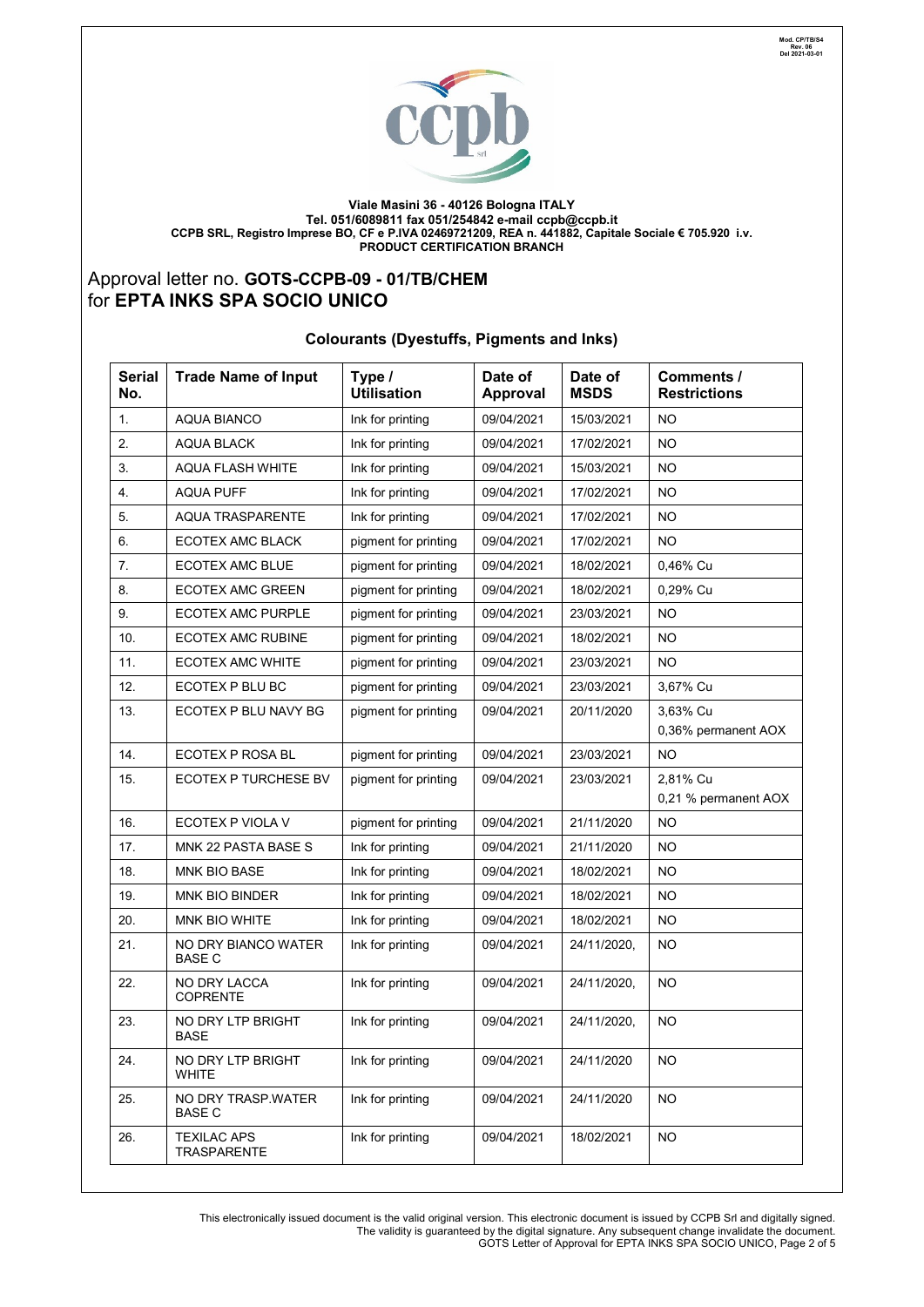

**Viale Masini 36 - 40126 Bologna ITALY Tel. 051/6089811 fax 051/254842 e-mail [ccpb@ccpb.it](mailto:ccpb@ccpb.it) CCPB SRL, Registro Imprese BO, CF e P.IVA 02469721209, REA n. 441882, Capitale Sociale € 705.920 i.v. PRODUCT CERTIFICATION BRANCH**

## Approval letter no. **GOTS-CCPB-09 - 01/TB/CHEM**  for **EPTA INKS SPA SOCIO UNICO**

| <b>Serial</b><br>No. | <b>Trade Name of Input</b>                                | Type /<br><b>Utilisation</b> | Date of<br>Approval | Date of<br><b>MSDS</b> | Comments /<br><b>Restrictions</b> |
|----------------------|-----------------------------------------------------------|------------------------------|---------------------|------------------------|-----------------------------------|
| 27.                  | <b>TEXILAC COLORANTE</b><br><b>BIANCO</b>                 | pigment for printing         | 09/04/2021          | 02/03/2021             | <b>NO</b>                         |
| 28.                  | <b>TEXILAC CRACKING</b><br><b>BIANCO</b>                  | Ink for printing             | 09/04/2021          | 21/11/2020             | NO                                |
| 29.                  | <b>TEXILAC CRACKING</b><br><b>TRASPARENTE</b>             | Ink for printing             | 09/04/2021          | 21/11/2020             | <b>NO</b>                         |
| 30.                  | <b>TEXILAC MOCK</b><br><b>DISCHARGE WHITE</b>             | Ink for printing             | 09/04/2021          | 21/11/2020             | <b>NO</b>                         |
| 31.                  | TEXILAC MONO A<br><b>FREDDO ARANCIO</b>                   | Ink for printing             | 09/04/2021          | 21/11/2020             | <b>NO</b>                         |
| 32.                  | TEXILAC MONO A<br><b>FREDDO BASE X</b><br><b>COLORATI</b> | Ink for printing             | 09/04/2021          | 21/11/2020             | <b>NO</b>                         |
| 33.                  | <b>TEXILAC MONO A</b><br><b>FREDDO BIANCO</b>             | Ink for printing             | 09/04/2021          | 21/11/2020             | <b>NO</b>                         |
| 34.                  | <b>TEXILAC MONO A</b><br>FREDDO BIANCO EXTRA<br>08        | Ink for printing             | 09/04/2021          | 21/11/2020             | <b>NO</b>                         |
| 35.                  | <b>TEXILAC MONO A</b><br>FREDDO BLU BRILLANTE             | Ink for printing             | 09/04/2021          | 18/02/2021             | 0,31 % Cu                         |
| 36.                  | <b>TEXILAC MONO A</b><br>FREDDO BLU ESPERIA               | Ink for printing             | 09/04/2021          | 18/02/2021             | <b>NO</b>                         |
| 37.                  | <b>TEXILAC MONO A</b><br>FREDDO BLU NAVY                  | Ink for printing             | 09/04/2021          | 22/12/2020             | 0,32% Cu                          |
| 38.                  | TEXILAC MONO A<br><b>FREDDO BLU</b><br><b>OLTREMARE</b>   | Ink for printing             | 09/04/2021          | 23/03/2021             | <b>NO</b>                         |
| 39.                  | <b>TEXILAC MONO A</b><br>FREDDO BLU SCURO                 | Ink for printing             | 09/04/2021          | 22/12/2020             | <b>NO</b>                         |
| 40.                  | TEXILAC MONO A<br>FREDDO GIALLO CROMO                     | Ink for printing             | 09/04/2021          | 22/12/2020             | <b>NO</b>                         |
| 41.                  | TEXILAC MONO A<br><b>FREDDO GIALLO DORATO</b>             | Ink for printing             | 09/04/2021          | 18/02/2021             | NO                                |
| 42.                  | <b>TEXILAC MONO A</b><br>FREDDO GIALLO LIMONE             | Ink for printing             | 09/04/2021          | 18/02/2021             | <b>NO</b>                         |
| 43.                  | TEXILAC MONO A<br><b>FREDDO MARRONE</b>                   | Ink for printing             | 09/04/2021          | 18/02/2021             | NO                                |
| 44.                  | TEXILAC MONO A<br>FREDDO NERO                             | Ink for printing             | 09/04/2021          | 21/11/2020             | NO.                               |
| 45.                  | <b>TEXILAC MONO A</b><br>FREDDO ROSSO                     | Ink for printing             | 09/04/2021          | 21/11/2020             | <b>NO</b>                         |

This electronically issued document is the valid original version. This electronic document is issued by CCPB Srl and digitally signed. The validity is guaranteed by the digital signature. Any subsequent change invalidate the document. GOTS Letter of Approval for EPTA INKS SPA SOCIO UNICO, Page 3 of 5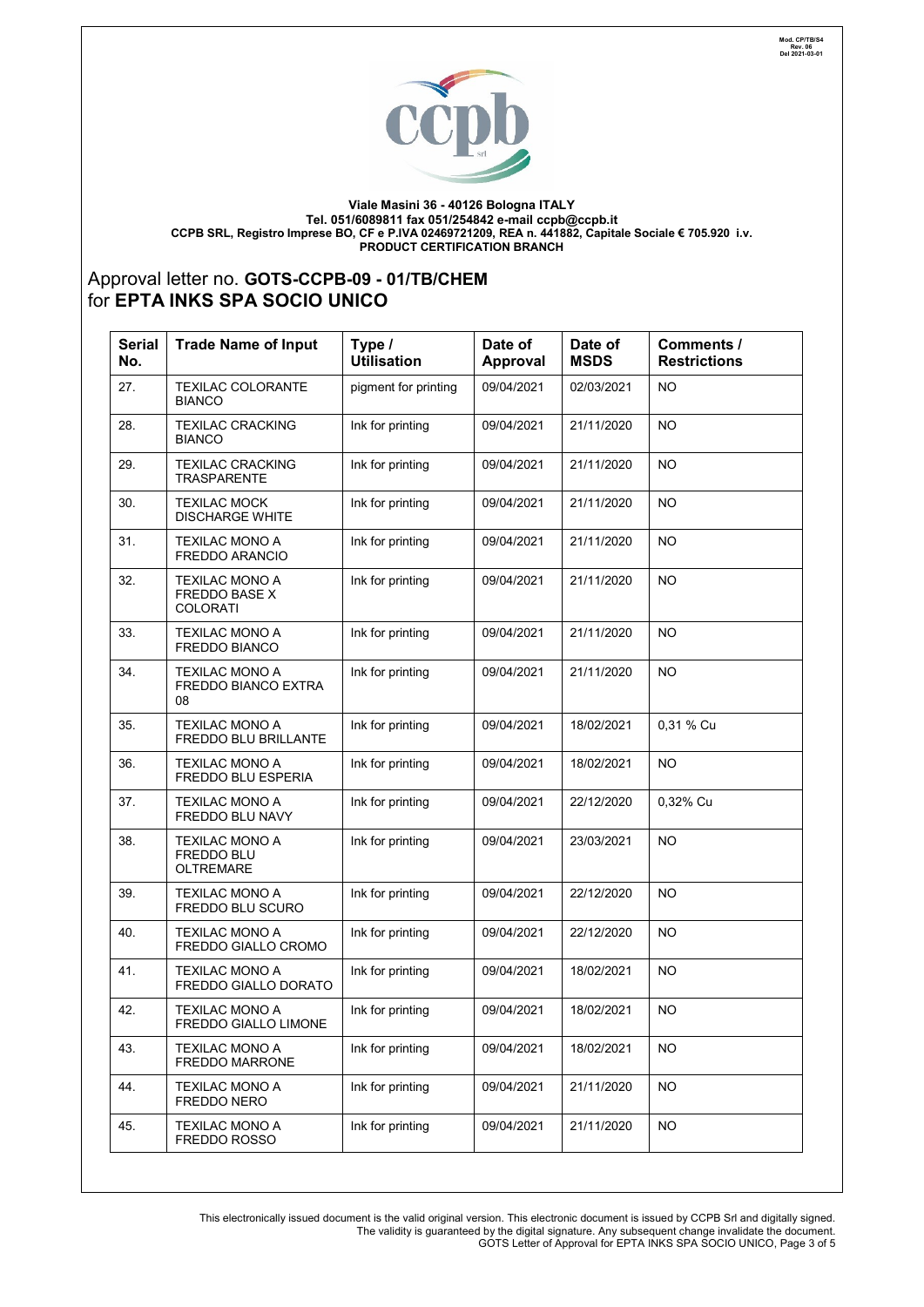

**Viale Masini 36 - 40126 Bologna ITALY Tel. 051/6089811 fax 051/254842 e-mail [ccpb@ccpb.it](mailto:ccpb@ccpb.it) CCPB SRL, Registro Imprese BO, CF e P.IVA 02469721209, REA n. 441882, Capitale Sociale € 705.920 i.v. PRODUCT CERTIFICATION BRANCH**

## Approval letter no. **GOTS-CCPB-09 - 01/TB/CHEM**  for **EPTA INKS SPA SOCIO UNICO**

| <b>Serial</b><br>No. | <b>Trade Name of Input</b>                               | Type /<br><b>Utilisation</b> | Date of<br>Approval | Date of<br><b>MSDS</b> | Comments /<br><b>Restrictions</b> |
|----------------------|----------------------------------------------------------|------------------------------|---------------------|------------------------|-----------------------------------|
| 46.                  | <b>TEXILAC MONO A</b><br><b>FREDDO TRASPARENTE</b>       | Ink for printing             | 09/04/2021          | 21/11/2020             | NO                                |
| 47.                  | <b>TEXILAC MONO A</b><br><b>FREDDO VERDE</b>             | Ink for printing             | 09/04/2021          | 18/02/2021             | <b>NO</b>                         |
| 48.                  | <b>TEXILAC MONO A</b><br>FREDDO VERDE<br><b>VITTORIA</b> | Ink for printing             | 09/04/2021          | 18/02/2021             | <b>NO</b>                         |
| 49.                  | <b>TEXILAC MONO A</b><br><b>FREDDO VIOLETTO</b>          | Ink for printing             | 09/04/2021          | 18/02/2021             | <b>NO</b>                         |
| 50.                  | <b>TEXILAC PO-E-FF EXTRA</b><br><b>WHITE</b>             | Ink for printing             | 09/04/2021          | 21/12/2020             | <b>NO</b>                         |
| 51.                  | <b>TEXILAC PO-E-FF</b><br><b>TRANSPARENT</b>             | Ink for printing             | 09/04/2021          | 21/12/2020             | NO                                |
| 52.                  | <b>TEXILAC PO-E-FF WHITE</b>                             | Ink for printing             | 09/04/2021          | 21/12/2020             | <b>NO</b>                         |
| 53.                  | <b>TEXILAC POLIMER 2000</b>                              | Ink for printing             | 09/04/2021          | 17/02/2021             | NO.                               |
| 54.                  | <b>TEXPRI TRASPARENTE</b><br><b>PK 27</b>                | Ink for printing             | 09/04/2021          | 12/10/2020             | <b>NO</b>                         |
| 55.                  | <b>TEXPRI 2-29 AQUA</b><br><b>OPAQUE WHITE</b>           | Ink for printing             | 09/04/2021          | 11/12/2020             | <b>NO</b>                         |
| 56.                  | TEXPRI 04-16 BASE<br><b>COPRENTE P6</b>                  | Ink for printing             | 09/04/2021          | 11/12/2020             | NO                                |
| 57.                  | TEXPRI 04-16 BIANCO LU<br>18                             | Ink for printing             | 09/04/2021          | 11/12/2020             | NO.                               |
| 58.                  | TEXPRI 04-16 BIANCO P6                                   | Ink for printing             | 09/04/2021          | 11/12/2020             | <b>NO</b>                         |
| 59.                  | TEXPRI 05-17 BIANCO LU-<br>ΚI                            | Ink for printing             | 09/04/2021          | 12/12/2020             | <b>NO</b>                         |
| 60.                  | <b>TEXPRI 05-17</b><br><b>TRANSPARENT QT8</b>            | Ink for printing             | 09/04/2021          | 12/12/2020             | NO                                |
| 61.                  | TEXPRI 07-19 WHITE ECO<br>P                              | Ink for printing             | 09/04/2021          | 12/12/2020             | NO                                |
| 62.                  | <b>TEXPRI 07-L07</b><br>(AQUATECH FF CLEAR)              | Ink for printing             | 09/04/2021          | 25/03/2021             | <b>NO</b>                         |
| 63.                  | <b>TEXPRI 07-L07</b><br>(AQUATECH FF NO BLEED<br>GREY)   | Ink for printing             | 09/04/2021          | 25/03/2021             | <b>NO</b>                         |
| 64.                  | <b>TEXPRI 07-L07</b><br>(AQUATECH FF WHITE)              | Ink for printing             | 09/04/2021          | 25/03/2021             | <b>NO</b>                         |
| 65.                  | TEXPRI 19-25 ANTI-<br><b>BLEEDING WB</b>                 | Ink for printing             | 09/04/2021          | 12/02/2021             | NO.                               |
| 66.                  | <b>TEXPRI 34-12 AQUA BASE</b><br>54                      | Ink for printing             | 09/04/2021          | 11/12/2020             | NO.                               |

This electronically issued document is the valid original version. This electronic document is issued by CCPB Srl and digitally signed. The validity is guaranteed by the digital signature. Any subsequent change invalidate the document. GOTS Letter of Approval for EPTA INKS SPA SOCIO UNICO, Page 4 of 5